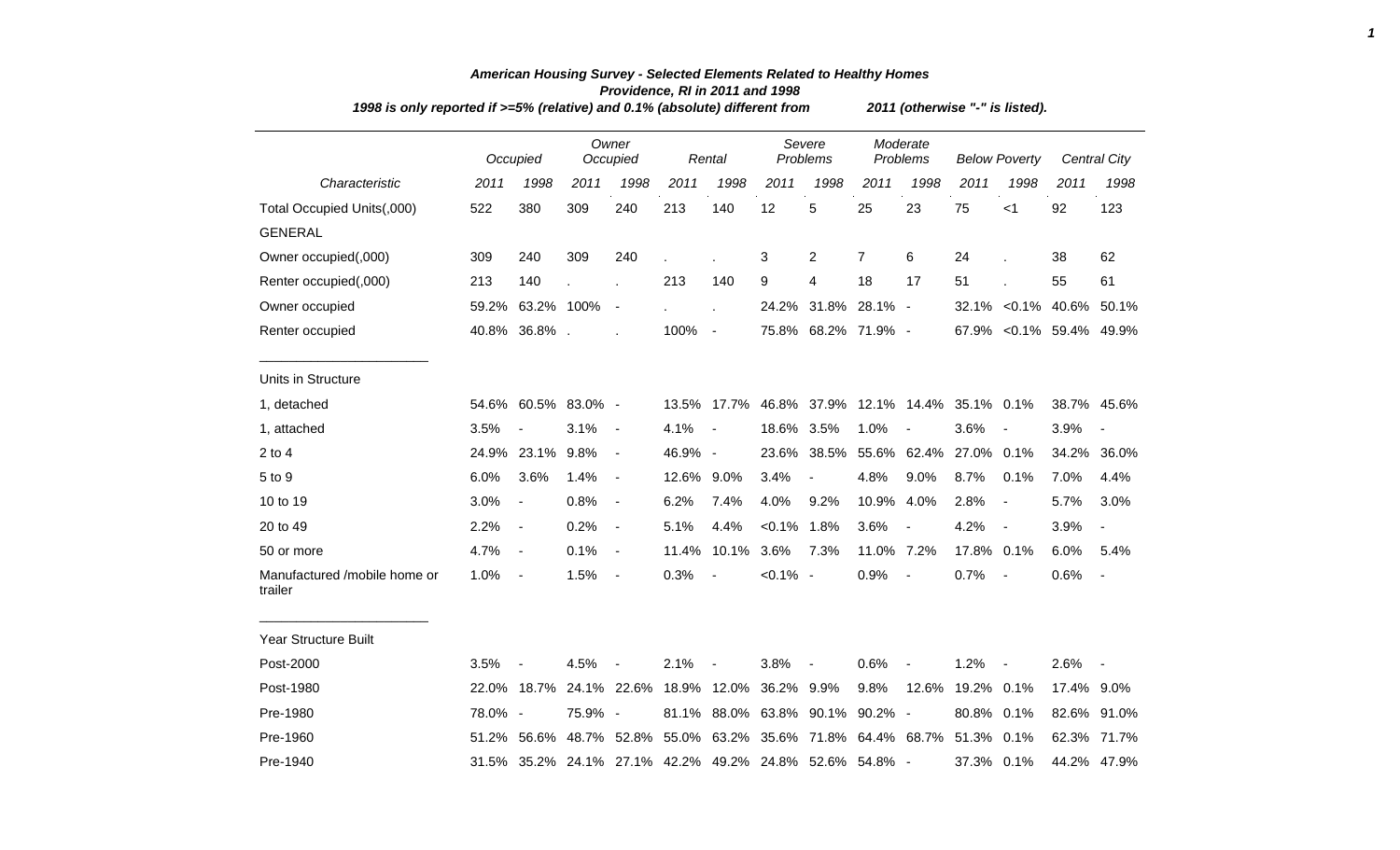|                                                        |            | Occupied                 |            | Owner<br>Occupied        |       | Rental                   |                  | Severe<br>Problems  |                         | Moderate<br>Problems                           |                  | <b>Below Poverty</b>     |                | Central City             |
|--------------------------------------------------------|------------|--------------------------|------------|--------------------------|-------|--------------------------|------------------|---------------------|-------------------------|------------------------------------------------|------------------|--------------------------|----------------|--------------------------|
| Characteristic                                         | 2011       | 1998                     | 2011       | 1998                     | 2011  | 1998                     | 2011             | 1998                | 2011                    | 1998                                           | 2011             | 1998                     | 2011           | 1998                     |
| Foundation (for 1-unit not<br>manufactured)            |            |                          |            |                          |       |                          |                  |                     |                         |                                                |                  |                          |                |                          |
| 1-Unit not manufactured(,000)                          | 304        | 241                      | 266        | 209                      | 38    | 31                       | 8                | 2                   | 3                       | 4                                              | 29               | $<$ 1                    | 39             | 59                       |
| With a basement under all of<br>house                  | 79.4% -    |                          | 79.3% -    |                          | 80.2% |                          | 70.1% 79.6% -    |                     | 78.6%                   | 62.8%                                          | 72.7% 0.1%       |                          | 83.0% -        |                          |
| With a basement under part of<br>house                 | 13.3% 9.2% |                          | 14.6% 9.6% |                          | 3.8%  | 7.2%                     | 3.8%             | 9.0%                | 8.4%                    |                                                | 19.7% 24.9% 0.1% |                          | 11.5% 6.3%     |                          |
| With a crawl space                                     | 2.1%       | $\overline{\phantom{a}}$ | 2.1%       | $\blacksquare$           | 2.4%  | $\overline{\phantom{a}}$ | $< 0.1\%$ -      |                     | 2.7%                    | $\blacksquare$                                 | 1.2%             | $\overline{\phantom{a}}$ | 2.2%           | $\blacksquare$           |
| On a concrete slab                                     | 4.1%       | 5.3%                     | 3.1%       | $\blacksquare$           | 11.0% |                          | 12.1% 14.8% 4.0% |                     | 10.3% 8.4%              |                                                | 0.6%             | $\blacksquare$           | 2.4%           | 5.0%                     |
| In some other way                                      | 1.1%       |                          | 0.9%       | $\blacksquare$           | 2.5%  | 5.8%                     | 1.9%             | 9.5%                | $< 0.1\%$ 9.1%          |                                                | 0.7%             | $\overline{\phantom{a}}$ | 0.9%           | $\overline{\phantom{a}}$ |
|                                                        |            |                          |            |                          |       |                          |                  |                     |                         |                                                |                  |                          |                |                          |
| <b>EXTERIOR</b>                                        |            |                          |            |                          |       |                          |                  |                     |                         |                                                |                  |                          |                |                          |
| <b>External Building Conditions (non</b><br>multiunit) |            |                          |            |                          |       |                          |                  |                     |                         |                                                |                  |                          |                |                          |
| Sagging roof                                           | 1.5%       | $\sim$                   | 1.5%       | $\overline{\phantom{a}}$ | 1.3%  | $\overline{\phantom{a}}$ |                  | $<0.1\%$ 11.2% 5.3% |                         | 12.6% 5.1%                                     |                  | 0.1%                     | 1.2%           |                          |
| Missing roofing material                               | 2.3%       | $\blacksquare$           | 2.3%       | $\blacksquare$           | 2.1%  | 6.1%                     | 1.9%             | 8.9%                | 7.1%                    | 33.5% 2.0%                                     |                  | $\blacksquare$           | 5.1%           | 4.8%                     |
| Hole in roof                                           | 0.5%       | $\blacksquare$           | 0.4%       | $\blacksquare$           | 1.2%  | $\overline{\phantom{a}}$ |                  | $<0.1\%$ 11.2% 6.7% |                         | 24.0%                                          | $0.7\%$          | $\overline{\phantom{a}}$ | 0.6%           | $\blacksquare$           |
| Missing bricks, siding, other<br>outside wall material | $1.4\%$    | $\blacksquare$           | 1.2%       | $\overline{\phantom{a}}$ | 2.8%  | $\blacksquare$           | 1.8%             | 11.9% 7.0%          |                         | 9.1%                                           | 1.2%             | $\blacksquare$           | 0.7%           | $\overline{\phantom{a}}$ |
| Sloping outside walls                                  | 1.2%       | $\overline{\phantom{a}}$ | 0.8%       | $\overline{\phantom{a}}$ | 4.0%  | $\overline{\phantom{a}}$ |                  | 16.6% 11.0% 5.1%    |                         | 9.0%                                           | 0.3%             | $\blacksquare$           | 0.5%           | $\overline{a}$           |
| Boarded up windows                                     | 0.5%       | $\overline{\phantom{a}}$ | 0.5%       | $\blacksquare$           | 1.0%  | $\overline{\phantom{a}}$ | 1.7%             | $\sim$              | 2.2%                    | $\blacksquare$                                 | 0.6%             | $\overline{\phantom{a}}$ | $< 0.1\%$ 2.4% |                          |
| Broken windows                                         | 3.1%       | $\blacksquare$           | 3.2%       | $\blacksquare$           | 2.5%  | 9.0%                     | 1.9%             | $\sim$ $-$          | 6.3%                    | 8.8%                                           | 2.5%             | $\blacksquare$           | 3.8%           | 5.3%                     |
| Bars on windows                                        | 0.5%       | $\blacksquare$           | 0.5%       | $\blacksquare$           | 0.4%  | $\blacksquare$           | $< 0.1\%$ -      |                     | $< 0.1\%$ -             |                                                | 0.2%             | $\blacksquare$           | 1.1%           | $\overline{\phantom{a}}$ |
| Foundation crumbling or has open 4.8%<br>crack or hole |            | $\blacksquare$           | 4.9%       | $\blacksquare$           | 4.0%  | 6.5%                     | 3.3%             | 20.4%               | 16.3% 2.9%              |                                                | 4.1%             | $\overline{\phantom{a}}$ | 4.8%           | $\blacksquare$           |
| None of the above                                      | 87.3% -    |                          | 87.2% -    |                          | 88.1% |                          |                  |                     | 76.3% 76.6% 66.5% 75.2% | 51.1%                                          | 87.9% 0.1%       |                          | 83.0% -        |                          |
| None of the above(excluding<br>bars)                   | 87.7% -    |                          | $87.6\%$ - |                          |       |                          |                  |                     |                         | 88.1% 76.6% 76.6% 66.5% 75.2% 51.1% 88.1% 0.1% |                  |                          | $84.1\%$ -     |                          |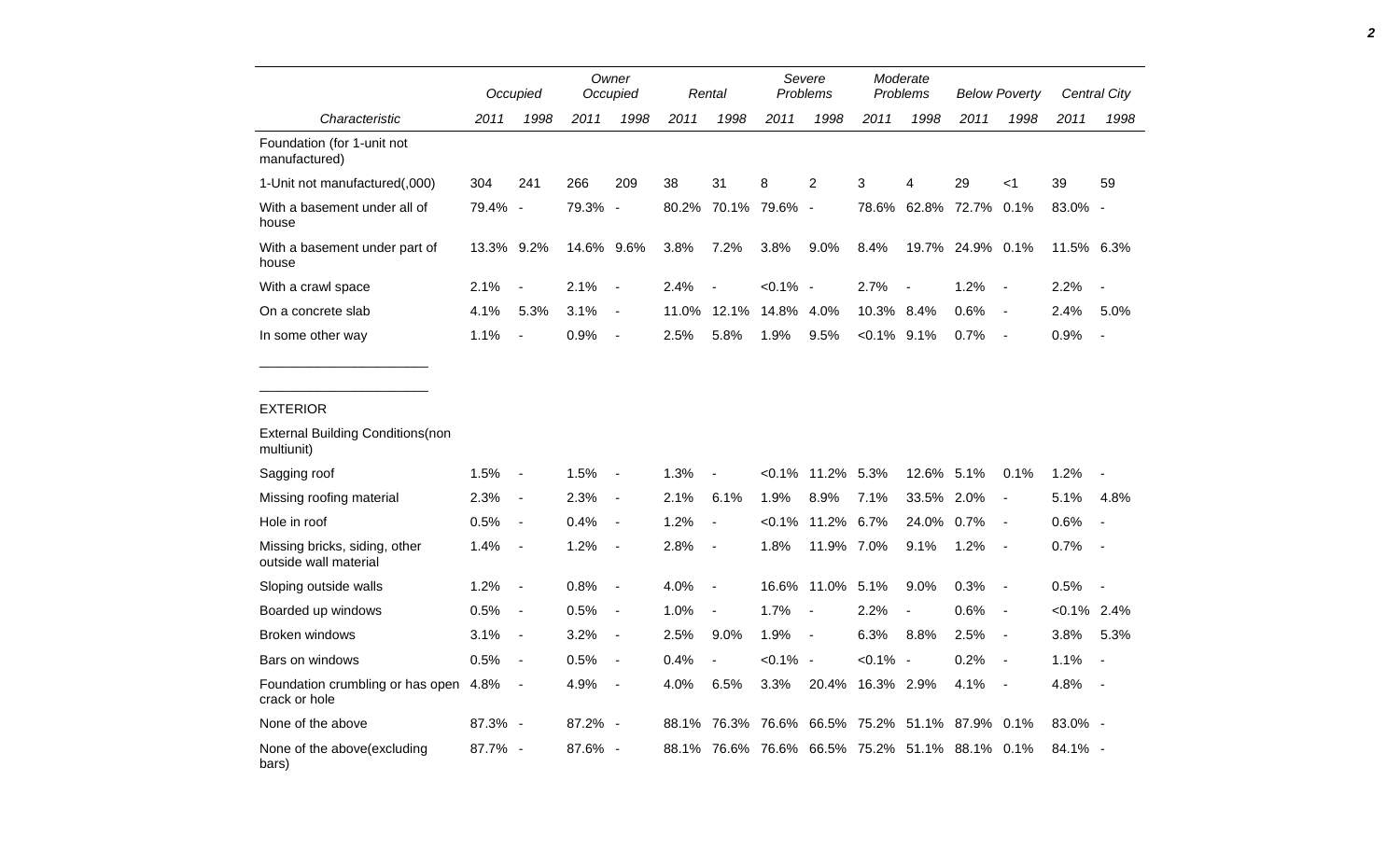|                                               |      | Occupied                 |                              | Owner<br>Occupied        |      | Rental                   |                | Severe<br>Problems       |                        | Moderate<br>Problems     |      | <b>Below Poverty</b>     |             | <b>Central City</b>      |
|-----------------------------------------------|------|--------------------------|------------------------------|--------------------------|------|--------------------------|----------------|--------------------------|------------------------|--------------------------|------|--------------------------|-------------|--------------------------|
| Characteristic                                | 2011 | 1998                     | 2011                         | 1998                     | 2011 | 1998                     | 2011           | 1998                     | 2011                   | 1998                     | 2011 | 1998                     | 2011        | 1998                     |
| Water Leakage During Last 12<br>Months        |      |                          |                              |                          |      |                          |                |                          |                        |                          |      |                          |             |                          |
| With leakage from outside<br>structure        |      |                          | 12.6% 18.0% 15.5% 21.7% 8.4% |                          |      | 11.7% 7.2%               |                |                          | 22.6% 15.4% 25.7% 9.0% |                          |      | 0.1%                     | 10.4% 14.3% |                          |
| Roof                                          | 5.7% | 7.7%                     | 7.4%                         | 9.0%                     | 3.3% | 5.5%                     | 4.0%           | 14.4%                    | 6.0%                   | 16.3%                    | 3.6% | $\blacksquare$           | 4.0%        | 7.6%                     |
| <b>Basement leak</b>                          | 3.6% | 10.0%                    | 5.0%                         | 13.8%                    | 1.7% | $\overline{\phantom{a}}$ | 0.6%           | 10.6%                    | 3.5%                   | 6.4%                     | 1.1% | $\overline{\phantom{a}}$ | 4.2%        | 6.0%                     |
| Walls, closed windows, or doors<br>leak       | 3.0% | $\blacksquare$           | 2.5%                         | $\overline{\phantom{a}}$ | 3.6% | $\overline{\phantom{a}}$ | 1.9%           | 8.7%                     | 5.6%                   | 10.8% 4.0%               |      | $\overline{\phantom{a}}$ | 3.4%        | $\sim$                   |
| Other or Unknown exterior Leak                | 0.9% | $\sim$                   | 1.2%                         | $\sim$                   | 0.3% | $\blacksquare$           | 0.7%           | $\overline{\phantom{a}}$ | 1.0%                   | $\overline{\phantom{a}}$ | 0.4% | $\sim$                   | 0.6%        | $\sim$ $-$               |
| <b>INTERIOR</b>                               |      |                          |                              |                          |      |                          |                |                          |                        |                          |      |                          |             |                          |
| Damage                                        |      |                          |                              |                          |      |                          |                |                          |                        |                          |      |                          |             |                          |
| Holes in floors                               | 0.6% | $\overline{\phantom{a}}$ | 0.3%                         | $\overline{\phantom{a}}$ | 1.0% |                          | 2.3%           | 5.9%                     | 1.5%                   | 7.8%                     | 1.9% |                          | 0.9%        |                          |
| Open cracks or holes                          | 5.0% | 5.8%                     | 3.3%                         | $\blacksquare$           | 7.4% | 8.1%                     | 14.3%          | 15.4% 8.2%               |                        | 29.3%                    | 6.8% | 0.1%                     | 6.2%        | $\blacksquare$           |
| Broken plaster or peeling paint               | 1.8% | $\blacksquare$           | 0.8%                         | $\overline{\phantom{a}}$ | 3.3% | 6.7%                     | 1.7%           | 13.0% 7.3%               |                        | 23.3% 1.7%               |      | $\blacksquare$           | 4.2%        | 5.3%                     |
| Water Leakage During Last 12<br><b>Months</b> |      |                          |                              |                          |      |                          |                |                          |                        |                          |      |                          |             |                          |
| With leakage from inside structure 5.8%       |      | 9.2%                     | 4.8%                         | 7.5%                     | 7.3% | 12.3%                    | 6.0%           | 21.4%                    | 13.8%                  | 24.2%                    | 6.3% | 0.1%                     | 4.7%        | 10.8%                    |
| Fixtures backed up or overflowed              | 1.1% | $\blacksquare$           | 0.7%                         | $\overline{\phantom{a}}$ | 1.7% | $\overline{a}$           | 1.8%           | $\blacksquare$           | 2.5%                   | 5.1%                     | 3.6% | $\overline{\phantom{a}}$ | 1.6%        | $\overline{\phantom{a}}$ |
| Pipes leaked                                  | 3.0% | $\sim$                   | 2.2%                         | $\blacksquare$           | 4.1% | 7.4%                     | 4.2%           | 18.0%                    | 8.0%                   | 17.8%                    | 1.9% | $\blacksquare$           | 1.5%        | 5.5%                     |
| Broken water heater                           | 0.5% | $\sim$                   | 0.7%                         | $\overline{\phantom{a}}$ | 0.3% | $\blacksquare$           | $< 0.1\%$      | 2.3%                     | 0.7%                   |                          | 0.1% | $\sim$                   | 0.6%        | $\overline{\phantom{a}}$ |
| Other or Unknown                              | 1.3% | $\overline{\phantom{a}}$ | 1.2%                         |                          | 1.5% |                          | $< 0.1\%$ 2.5% |                          | 3.5%                   | 5.9%                     | 1.1% |                          | 1.1%        | $\overline{\phantom{a}}$ |

Rodents

Signs of rats in last 3 mon. <br>
0.8% - 0.8% - 1.8% - 0.6% - 5.5% 1.5% 2.0% - 4.1% -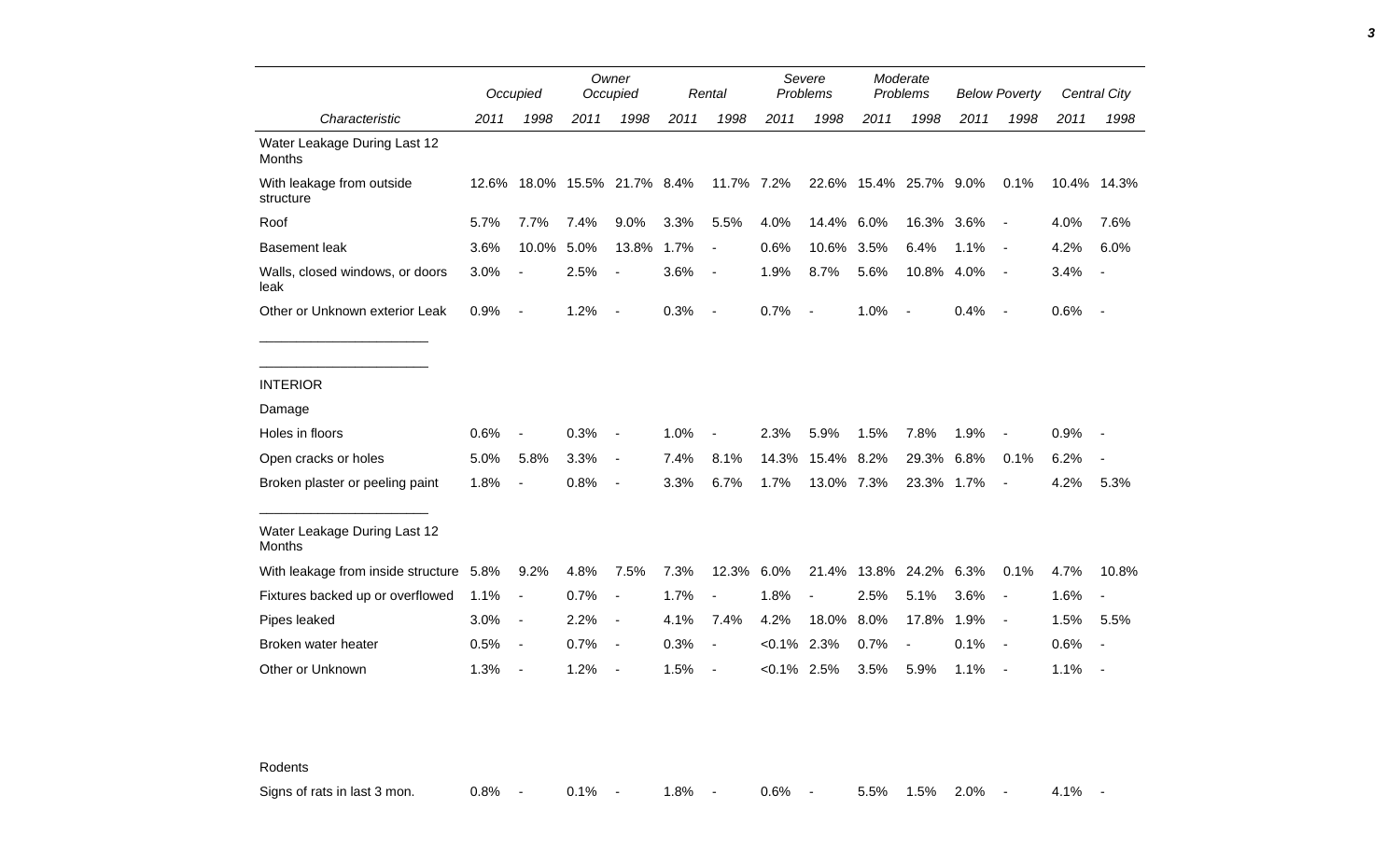|                                                           |       | Occupied       |             | Owner<br>Occupied        |       | Rental                   | Severe<br>Problems |           | Moderate<br>Problems |                          | <b>Below Poverty</b> |                          |                  | <b>Central City</b>      |
|-----------------------------------------------------------|-------|----------------|-------------|--------------------------|-------|--------------------------|--------------------|-----------|----------------------|--------------------------|----------------------|--------------------------|------------------|--------------------------|
| Characteristic                                            | 2011  | 1998           | 2011        | 1998                     | 2011  | 1998                     | 2011               | 1998      | 2011                 | 1998                     | 2011                 | 1998                     | 2011             | 1998                     |
| Signs of mice in last 3 mon.                              | 12.1% | 3.4%           | 15.9%       | 3.8%                     | 6.5%  | 2.8%                     | 7.3%               | 7.8%      | 20.2%                | 4.8%                     | 10.0%                | 0.1%                     | 11.0%            | 3.4%                     |
| Signs of rodents, not sure which<br>kind in last 3 mon.   | 0.2%  |                | 0.2%        |                          | 0.2%  |                          | $< 0.1\%$ -        |           | $< 0.1\%$ -          |                          | 0.2%                 | $\overline{\phantom{a}}$ | 0.5%             |                          |
| Electrical                                                |       |                |             |                          |       |                          |                    |           |                      |                          |                      |                          |                  |                          |
| No electrical wiring                                      | 2.1%  |                | $< 0.1\%$ - |                          | 5.0%  | $< 0.1\%$                | 35.7%              | $< 0.1\%$ | 5.0%                 | $< 0.1\%$                | 5.7%                 | 0.1%                     | $11.4\% < 0.1\%$ |                          |
| Exposed wiring                                            | 1.1%  | $\blacksquare$ | 0.4%        | $\blacksquare$           | 2.0%  |                          | 2.3%               | 5.8%      | 2.1%                 |                          | 1.3%                 | $\overline{a}$           | 3.6%             |                          |
| Rooms without electric outlets                            | 2.8%  |                | 0.2%        |                          | 6.6%  | 3.3%                     | 36.8%              | 5.9%      | 6.0%                 | 4.9%                     | 6.1%                 | 0.1%                     | 13.6%            | 2.7%                     |
| Fuses/breakers blown in last 3<br>mon.                    | 10.9% | 32.8%          |             | 11.1% 37.5%              | 10.6% | 24.8%                    | 4.4%               | 33.0%     | 14.0%                | 32.4%                    | 7.0%                 | 0.1%                     | 9.2%             | 28.8%                    |
| Sanitation                                                |       |                |             |                          |       |                          |                    |           |                      |                          |                      |                          |                  |                          |
| Lacking complete kitchen facilities                       | 4.2%  |                | 1.5%        |                          | 8.1%  | 9.0%                     | 12.2%              | 7.2%      | 83.6%                | 70.0%                    | 3.8%                 |                          | 6.7%             | 7.5%                     |
| Lacking some or all plumbing<br>facilities                | 1.3%  | $\overline{a}$ | 0.7%        | $\blacksquare$           | 2.2%  |                          | 57.5%              | 67.4%     | $< 0.1\%$ 0.4%       |                          | 3.4%                 | $\overline{\phantom{a}}$ | 4.0%             | $\overline{\phantom{a}}$ |
| Water not safe to drink                                   | 8.9%  | 15.4%          | 6.5%        | 12.8%                    | 12.3% | 19.9%                    | 6.2%               | 20.7%     | 5.8%                 | 27.6%                    | 10.0%                | 0.1%                     | 11.3% 21.1%      |                          |
| Water stoppage in last 3 mon.                             | 6.7%  | 3.6%           | 7.7%        | 3.0%                     | 5.4%  | 4.8%                     | 4.4%               | 5.7%      | 9.3%                 | 4.4%                     | 8.1%                 | 0.1%                     | 4.8%             |                          |
| No flush toilets working some time 2.4%<br>in last 3 mon. |       | $\overline{a}$ | 1.6%        | $\blacksquare$           | 3.5%  | $\overline{\phantom{a}}$ | 13.9%              | 3.4%      | 9.6%                 | 7.2%                     | 1.1%                 |                          | 2.7%             |                          |
| With sewage disposal<br>breakdowns in last 3 mon.         | 0.9%  |                | 0.3%        | $\overline{\phantom{a}}$ | 1.7%  | $\overline{\phantom{a}}$ | 11.4% 1.8%         |           | 1.4%                 | $\overline{\phantom{a}}$ | 0.6%                 | $\overline{\phantom{a}}$ | 1.5%             | $\overline{\phantom{a}}$ |
| Septic tank, cesspool, chemical<br>toilet                 | 23.6% | 29.1%          |             | 33.8% 39.5% 8.9%         |       | 11.2%                    | 7.0%               | 17.5%     | 8.0%                 | 6.4%                     | 12.7% 0.1%           |                          | 4.4%             | 15.5%                    |
| With septic tank or cesspool<br>breakdowns in last 3 mon. | 0.1%  |                | 0.1%        |                          | 0.1%  |                          | $< 0.1\%$ 1.8%     |           | 0.5%                 |                          | $< 0.1\%$ -          |                          | $<0.1\%$ 0.3%    |                          |

## HEATING/FUEL

Main Heating Equipment

*4*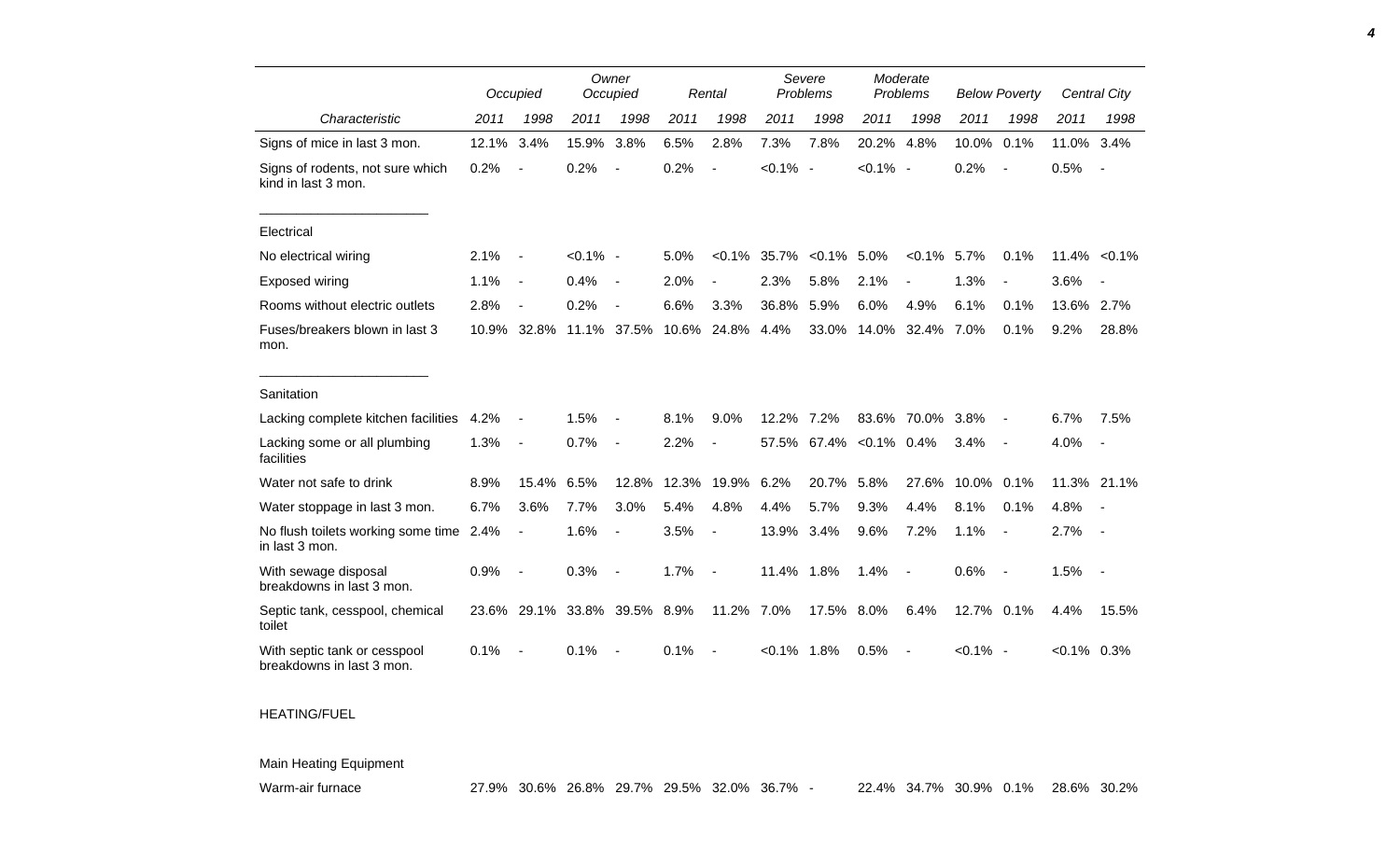|                                                         |             | Occupied                 |             | Owner<br>Occupied        |                                    | Rental         | Severe<br>Problems |                          | Moderate<br>Problems |                          | <b>Below Poverty</b> |                          |             | Central City   |
|---------------------------------------------------------|-------------|--------------------------|-------------|--------------------------|------------------------------------|----------------|--------------------|--------------------------|----------------------|--------------------------|----------------------|--------------------------|-------------|----------------|
| Characteristic                                          | 2011        | 1998                     | 2011        | 1998                     | 2011                               | 1998           | 2011               | 1998                     | 2011                 | 1998                     | 2011                 | 1998                     | 2011        | 1998           |
| Steam or hot water system                               | 61.3% -     |                          | 64.3% -     |                          | 57.1% -                            |                |                    | 50.6% 60.0%              | 61.2%                | 55.3%                    | 50.4%                | 0.1%                     | 61.2% 65.1% |                |
| Electric heat pump                                      | 0.2%        | $\sim$                   | 0.2%        | $\overline{\phantom{a}}$ | 0.2%                               | $\blacksquare$ | $< 0.1\%$ -        |                          | 0.4%                 | $\overline{\phantom{a}}$ | $< 0.1\%$ -          |                          | 0.2%        | $\blacksquare$ |
| Built-in electric units                                 | 4.4%        | $\sim$                   | 3.3%        | $\sim$                   | 6.1%                               | 4.1%           | 0.5%               | $\blacksquare$           | 4.8%                 | $\blacksquare$           | 5.7%                 | 0.1%                     | 2.1%        | $\blacksquare$ |
| Floor, wall, or other built-in hot air<br>without ducts | 3.1%        | $\sim$                   | 4.1%        | $\sim$                   | 1.6%                               | $\blacksquare$ | 0.5%               | $\blacksquare$           | 7.7%                 | 0.1%                     | 9.6%                 | 0.1%                     | 2.9%        | $\sim$         |
| Room heaters with flue                                  | 1.4%        | $\sim$                   | 0.4%        | $\sim$                   | 3.0%                               | $\blacksquare$ | 8.5%               | 2.1%                     | 1.3%                 | $\blacksquare$           | 2.3%                 | $\overline{\phantom{a}}$ | 1.6%        | $\sim$         |
| Room heaters without flue                               | 0.1%        | $\sim$                   | $< 0.1\%$ - |                          | 0.2%                               | $\blacksquare$ | $< 0.1\%$ -        |                          | 1.9%                 | $\overline{\phantom{a}}$ | 0.1%                 | $\sim$                   | 0.1%        | $\sim$         |
| Portable electric heaters                               | 0.5%        | $\sim$                   | 0.1%        | $\sim$                   | 1.2%                               | $\blacksquare$ | 2.5%               | $\blacksquare$           | $< 0.1\%$ -          |                          | $< 0.1\%$ -          |                          | 2.5%        | $\sim$         |
| <b>Stoves</b>                                           | 0.3%        | $\sim$                   | 0.5%        | $\sim$                   | $< 0.1\%$ -                        |                | 0.7%               | $\overline{\phantom{a}}$ | $< 0.1\%$ 0.9%       |                          | $< 0.1\%$ -          |                          | 0.3%        | $\overline{a}$ |
| Fireplace without inserts                               | $< 0.1\%$ - |                          | $< 0.1\%$ - |                          | $< 0.1\%$ -                        |                | $< 0.1\%$ -        |                          | $< 0.1\%$ -          |                          | $< 0.1\%$ -          |                          | $< 0.1\%$ - |                |
| Other                                                   | 0.4%        | $\sim$                   | 0.3%        | $\sim$                   | 0.5%                               | $\blacksquare$ | $< 0.1\%$ -        |                          | 0.3%                 | $\blacksquare$           | 0.4%                 | $\blacksquare$           | 0.3%        | $\sim$         |
| Cooking stove                                           | 0.2%        | $\overline{\phantom{a}}$ | 0.1%        | $\blacksquare$           | 0.4%                               | $\blacksquare$ | $< 0.1\%$ -        |                          | $< 0.1\%$ 1.8%       |                          | 0.4%                 | $\blacksquare$           | 0.2%        | $\sim$         |
| <b>Water Heating Fuel</b>                               |             |                          |             |                          |                                    |                |                    |                          |                      |                          |                      |                          |             |                |
| Electricity                                             |             | 16.5% 14.6%              |             |                          | 15.2% 13.5% 18.4% 16.7% 17.3% 7.5% |                |                    |                          | 9.8%                 |                          | 12.1% 22.1% 0.1%     |                          | 13.5% 10.3% |                |
| Gas, LP/bottled gas                                     | 56.3% -     |                          | 50.4% -     |                          | 64.8% -                            |                |                    | 66.4% 71.1% 59.1% 71.1%  |                      |                          | 66.9% 0.1%           |                          | 75.9% -     |                |
| Fuel oil                                                |             | 26.8% 29.9%              |             | 33.7% 37.2%              | 16.7% -                            |                |                    | 16.3% 19.4% 26.9% 16.8%  |                      |                          | 10.8% 0.1%           |                          | 9.3%        | 15.1%          |
| Kerosene or other liquid fuel                           | $< 0.1\%$ - |                          | $< 0.1\%$ - |                          | $< 0.1\%$ -                        |                | $< 0.1\%$ -        |                          | $< 0.1\%$ -          |                          | $< 0.1\%$ -          |                          | $< 0.1\%$ - |                |
| Other                                                   | 0.4%        | $\sim$                   | 0.6%        | $\sim$                   | 0.1%                               | $\blacksquare$ | $< 0.1\%$ 2.0%     |                          | 4.2%                 | $\blacksquare$           | 0.1%                 | $\sim$                   | 1.3%        | $\sim$ $-$     |
| Clothes Dryer(,000)                                     | 344         | 258                      | 279         | 210                      | 65                                 | 48             | 6                  | 3                        | 8                    | 8                        | 31                   | $<$ 1                    | 46          | 68             |
| Have Clothes Dryer                                      | 65.9% -     |                          | 90.4% -     |                          | 30.4%                              | 34.7%          | 54.3%              | 45.4%                    | 32.0%                | 35.3%                    | 40.6%                | 0.1%                     | 49.6%       | 55.4%          |
| Electricity                                             | 79.1% -     |                          | 78.8% -     |                          | 80.4% -                            |                |                    | 56.0% 87.5% 92.5% 68.8%  |                      |                          | 79.8% 0.1%           |                          | 70.6%       | 66.9%          |
| Gas, LP gas (liquid propane)                            |             | 20.9% 24.5%              |             |                          | 21.2% 25.0% 19.6% 22.0%            |                |                    | 44.0% 12.5% 7.5%         |                      |                          | 31.2% 20.2% 0.1%     |                          | 29.4% 33.1% |                |
| Other                                                   | $< 0.1\%$ - |                          | $< 0.1\%$ - |                          | $< 0.1\%$ -                        |                | $< 0.1\%$ -        |                          | $< 0.1\%$ -          |                          | $< 0.1\%$ -          |                          | $< 0.1\%$ - |                |

Heating Problems

\_\_\_\_\_\_\_\_\_\_\_\_\_\_\_\_\_\_\_\_\_\_\_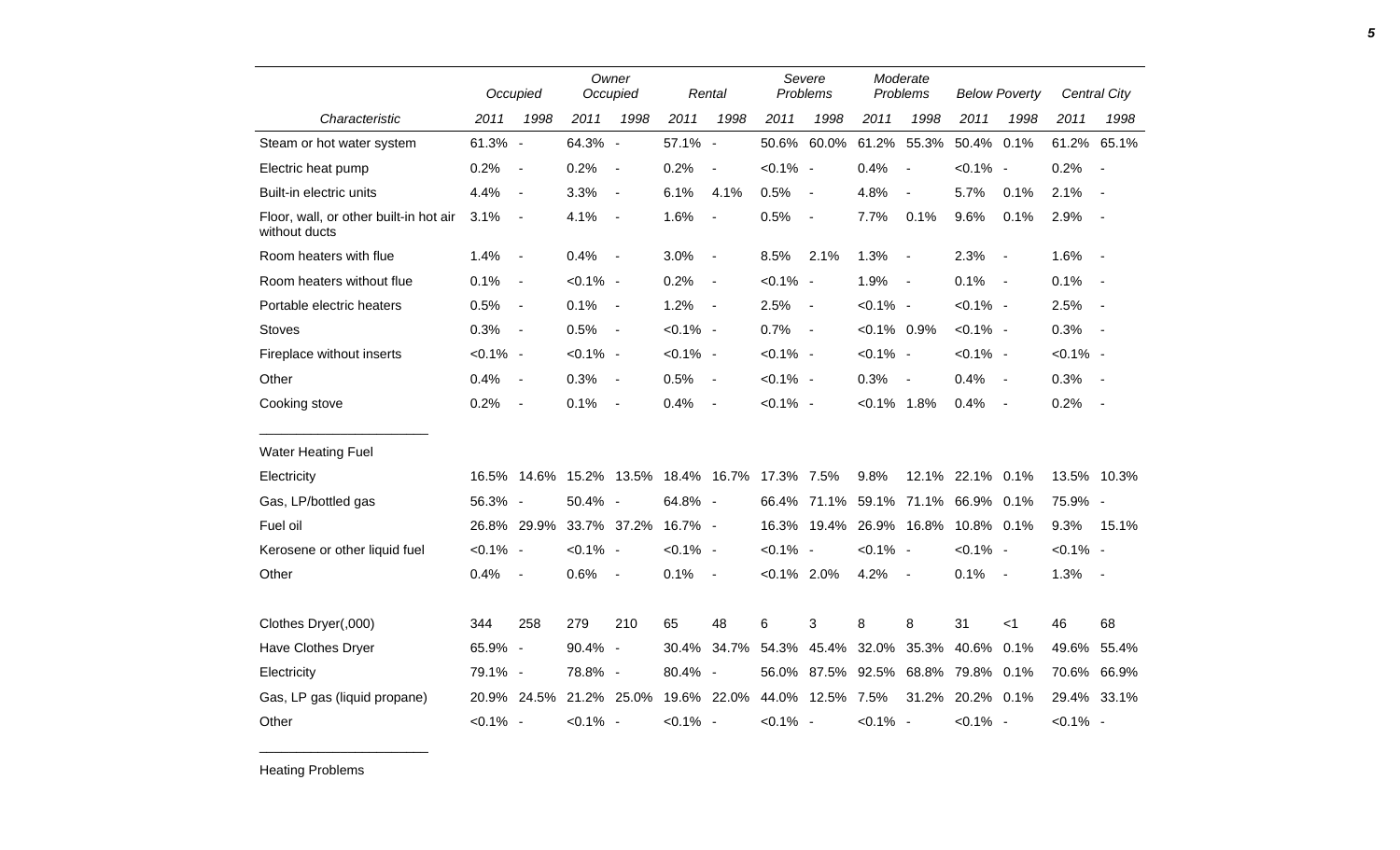|                                                        |             | Occupied                 |             | Owner<br>Occupied        |             | Rental                   |                | Severe<br><b>Problems</b> |              | Moderate<br>Problems     |           | <b>Below Poverty</b>            |                          | Central City             |
|--------------------------------------------------------|-------------|--------------------------|-------------|--------------------------|-------------|--------------------------|----------------|---------------------------|--------------|--------------------------|-----------|---------------------------------|--------------------------|--------------------------|
| Characteristic                                         | 2011        | 1998                     | 2011        | 1998                     | 2011        | 1998                     | 2011           | 1998                      | 2011         | 1998                     | 2011      | 1998                            | 2011                     | 1998                     |
| Uncomfortably cold for 24 hours<br>or more last winter | 7.6%        | 6.2%                     | 5.8%        | 4.1%                     | 10.5% -     |                          | 38.1%          | 41.1%                     | 12.0%        | 15.7%                    | 10.9%     | 0.1%                            | 11.3% 7.0%               |                          |
| Heating equipment breakdowns                           | 2.1%        | $\overline{\phantom{a}}$ | 1.1%        | $\overline{\phantom{a}}$ | 3.6%        | $\overline{\phantom{a}}$ | 33.8%          | 28.6%                     | 1.5%         | 5.1%                     | 3.4%      | $\overline{\phantom{a}}$        | 1.6%                     | $\blacksquare$           |
| Other causes                                           | 5.0%        | $\blacksquare$           | 4.7%        | $\overline{a}$           | 5.4%        | $\overline{\phantom{a}}$ | 14.6%          | 9.6%                      | 9.5%         | 7.1%                     | 4.8%      | $\blacksquare$                  | 8.5%                     | 3.4%                     |
| Utility interruption                                   | 0.5%        | $\overline{\phantom{a}}$ | 0.4%        | $\blacksquare$           | 0.6%        | $\overline{\phantom{a}}$ | 1.1%           | $\blacksquare$            | 1.2%         | $\overline{\phantom{a}}$ | 0.4%      | $\overline{\phantom{a}}$        | 0.5%                     | $\blacksquare$           |
| Inadequate heating capacity                            | 1.0%        | $\blacksquare$           | 0.8%        | $\blacksquare$           | 1.3%        | $\overline{\phantom{a}}$ | 1.2%           | $\blacksquare$            | 6.0%         | 2.3%                     | 0.9%      | $\blacksquare$                  | 2.6%                     | $\overline{\phantom{a}}$ |
| Inadequate insulation                                  | 0.7%        | $\overline{\phantom{a}}$ | 0.4%        | $\overline{\phantom{a}}$ | 1.2%        | $\overline{\phantom{a}}$ | $< 0.1\%$ 2.2% |                           | 1.0%         | $\frac{1}{2}$            | 1.8%      | $\overline{\phantom{a}}$        | 2.5%                     | $\overline{\phantom{a}}$ |
| Cost of heating                                        | 2.2%        | $\overline{\phantom{a}}$ | 3.2%        | $\overline{\phantom{a}}$ | 0.8%        | $\overline{\phantom{a}}$ | $< 0.1\%$ 6.2% |                           | 6.5%         | 0.5%                     | 1.2%      | $\sim$                          | 1.8%                     |                          |
| Other                                                  | 1.1%        | $\blacksquare$           | 0.5%        | $\blacksquare$           | 2.1%        | $\overline{\phantom{a}}$ | 13.5% 2.1%     |                           | 0.3%         |                          | 1.1%      | $\blacksquare$                  | 2.1%                     | $\overline{\phantom{a}}$ |
| SELECTED PHYSICAL<br><b>PROBLEMS</b>                   |             |                          |             |                          |             |                          |                |                           |              |                          |           |                                 |                          |                          |
| Severe Physical Problems(,000)                         | 12          | 5                        | 3           | $\overline{c}$           | 9           | 4                        | 12             | 5                         |              |                          | 3         |                                 | $\sqrt{5}$               | 3                        |
| Severe physical problems                               | 2.3%        | $\blacksquare$           | 0.9%        | $\overline{\phantom{a}}$ | 4.2%        | $\blacksquare$           | 100%           | $\overline{\phantom{a}}$  |              |                          | 4.0%      | $< 0.1\%$ 5.6%                  |                          | 2.3%                     |
| Plumbing                                               | 1.3%        | $\overline{\phantom{a}}$ | 0.7%        | $\blacksquare$           | 2.2%        | $\blacksquare$           | 57.5%          | 67.4%                     |              |                          | 3.4%      | $< 0.1\%$ 4.0%                  |                          |                          |
| Heating                                                | 0.8%        | $\blacksquare$           | 0.2%        | $\overline{\phantom{a}}$ | 1.5%        | $\overline{\phantom{a}}$ | 33.2%          | 28.6%                     |              |                          | 0.6%      | $< 0.1\%$ 0.4%                  |                          |                          |
| Electric                                               | 0.2%        | $\blacksquare$           | $< 0.1\%$ - |                          | 0.5%        | $\blacksquare$           | 9.3%           | 7.7%                      |              | $\overline{a}$           | $< 0.1\%$ | $< 0.1\%$ 1.2%                  |                          | $\sim$                   |
| Hallways                                               | $< 0.1\%$ - |                          | $< 0.1\%$ - |                          | $< 0.1\%$ - |                          | $< 0.1\%$ -    |                           |              | $\mathbf{r}$             |           | $< 0.1\%$ < $0.1\%$ < $0.1\%$ - |                          |                          |
| Upkeep                                                 | $< 0.1\%$ - |                          | $< 0.1\%$ - |                          | $< 0.1\%$ - |                          | $< 0.1\%$ 1.8% |                           | $\mathbf{r}$ |                          |           | $< 0.1\%$ < 0.1% < 0.1% -       |                          |                          |
| Moderate Physical<br>Problems(,000)                    | 25          | 23                       | 7           | 6                        | 18          | 17                       |                |                           | 25           | 23                       | 3         |                                 | 6                        | 12                       |
| Moderate physical problems                             | 4.7%        | 6.1%                     | 2.2%        | $\blacksquare$           | 8.3%        | 12.0%                    |                |                           | 100%         | $\overline{\phantom{a}}$ | 3.5%      | $< 0.1\%$ 6.1%                  |                          | 9.5%                     |
| Plumbing                                               | 0.4%        | $\blacksquare$           | 0.4%        | $\overline{\phantom{a}}$ | 0.2%        |                          |                | $\mathbf{r}$              | 7.6%         | 2.3%                     | 0.2%      | $< 0.1\%$ 0.2%                  |                          |                          |
| Heating                                                | 0.1%        | $\overline{\phantom{a}}$ | $< 0.1\%$ - |                          | 0.2%        | $\overline{\phantom{a}}$ |                |                           | 1.9%         | $\overline{\phantom{a}}$ | 0.1%      | $< 0.1\%$ 0.1%                  |                          | $\overline{\phantom{a}}$ |
| Upkeep                                                 | 3.9%        | $\overline{\phantom{a}}$ | 1.5%        | $\overline{\phantom{a}}$ | 7.5%        | 8.8%                     | $\overline{a}$ |                           | 83.6%        | 70.0%                    | 2.3%      | $<0.1\%$ 5.4%                   |                          | 7.3%                     |
| Hallways                                               | $< 0.1\%$   | 0.2%                     | $< 0.1\%$ - |                          | $< 0.1\%$   | 0.5%                     |                |                           | $< 0.1\%$    | 3.1%                     | $< 0.1\%$ |                                 | $< 0.1\%$ $< 0.1\%$ 0.2% |                          |
| Kitchen                                                | 0.4%        |                          | 0.3%        | $\sim$                   | 0.6%        |                          |                |                           | 8.5%         | 28.2%                    | 1.0%      | $< 0.1\%$ 0.5%                  |                          | $\overline{\phantom{a}}$ |